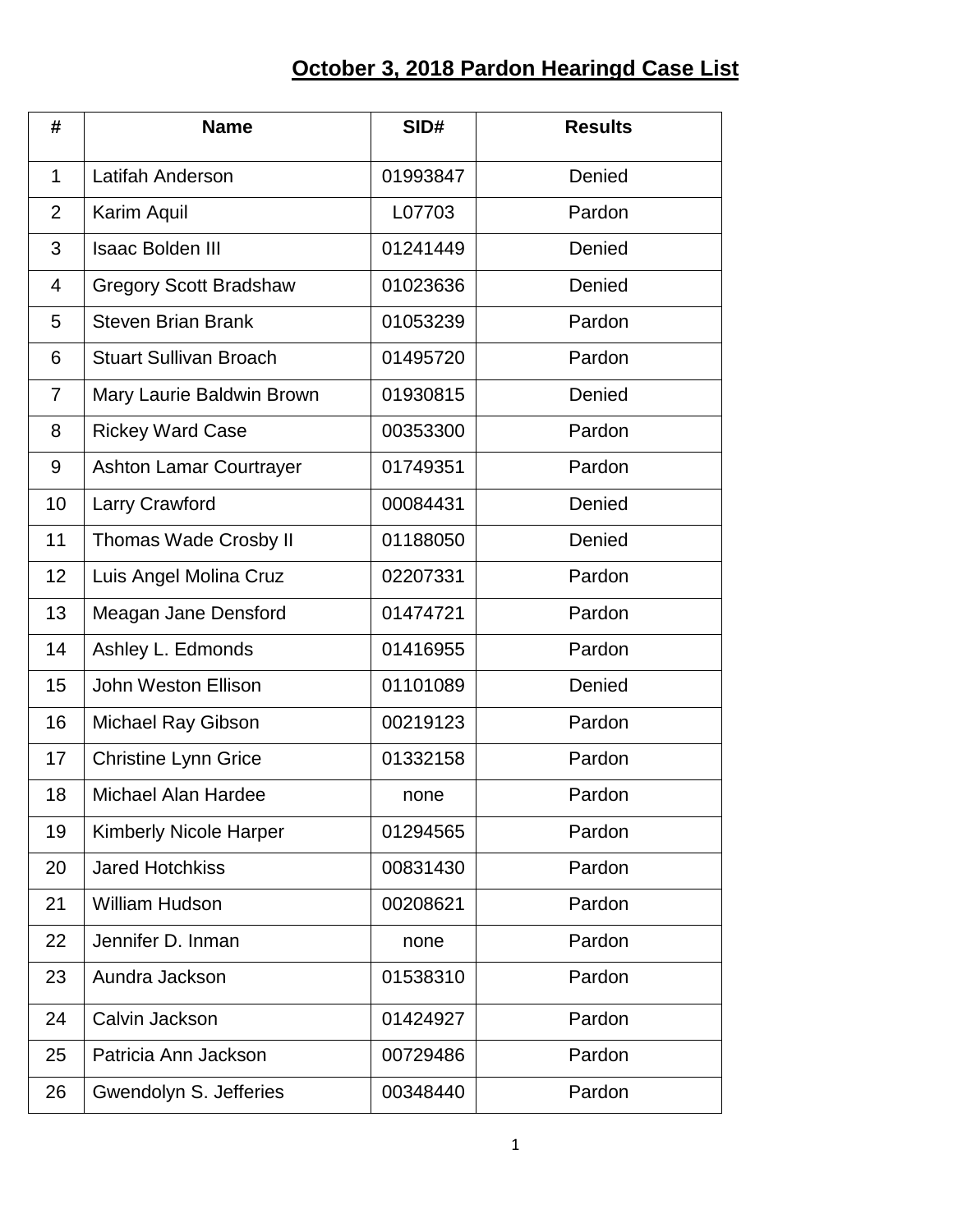## **October 3, 2018 Pardon Hearingd Case List**

| 27 | <b>Lawrence Elmer Jeffers III</b> | 01180044 | Pardon      |
|----|-----------------------------------|----------|-------------|
| 28 | Sheldon Talmadge Jenkins          | 00364989 | Denied      |
| 29 | Rodney James Jordan II            | 02023733 | Pardon      |
| 30 | Mickey Joyner                     | 00293563 | Pardon      |
| 31 | John A. Kincaid, Jr.              | 01306732 | Denied      |
| 32 | Ronnie Joel King                  | 00122201 | Pardon      |
| 33 | <b>William Robert King II</b>     | 00868087 | Pardon      |
| 34 | Georgios I. Kritzas               | 01862639 | Pardon      |
| 35 | Homer J. Lilly                    | 01240396 | Denied      |
| 36 | <b>Selina Maria Littles</b>       | 01701269 | Pardon      |
| 37 | Lawrence L. Lynch                 | 00989560 | rescheduled |
| 38 | <b>James Elias Mallios</b>        | 00129809 | Denied      |
| 39 | <b>Aroneese Mills</b>             | 00842431 | Denied      |
| 40 | <b>Aljanon Myers</b>              | 01028383 | Denied      |
| 41 | Janeshua Lavenia Newkirk          | 00811224 | Pardon      |
| 42 | <b>Timothy Allan Overmyer</b>     | 01295736 | Pardon      |
| 43 | <b>Harry Parler</b>               | 00629560 | Pardon      |
| 44 | <b>Tammie Deana Patton</b>        | 00654053 | Pardon      |
| 45 | <b>Michael Lee Powers</b>         | 00110192 | Pardon      |
| 46 | <b>Ronald Alan Powers</b>         | 00450021 | Pardon      |
| 47 | <b>Cheryl Suzette Reeder</b>      | 01006189 | Denied      |
| 48 | Jaylinn Sanchez                   | 02091078 | Pardon      |
| 49 | <b>Brittney Scott</b>             | 02093401 | Denied      |
| 50 | <b>Charles Zachary Sharpe</b>     | 01650011 | Pardon      |
| 51 | Shaquan Sherman                   | 02104087 | Denied      |
| 52 | Kenyada Lucretia Smith            | 01387892 | Denied      |
| 53 | <b>Channell Snowden</b>           | 02058215 | Pardon      |